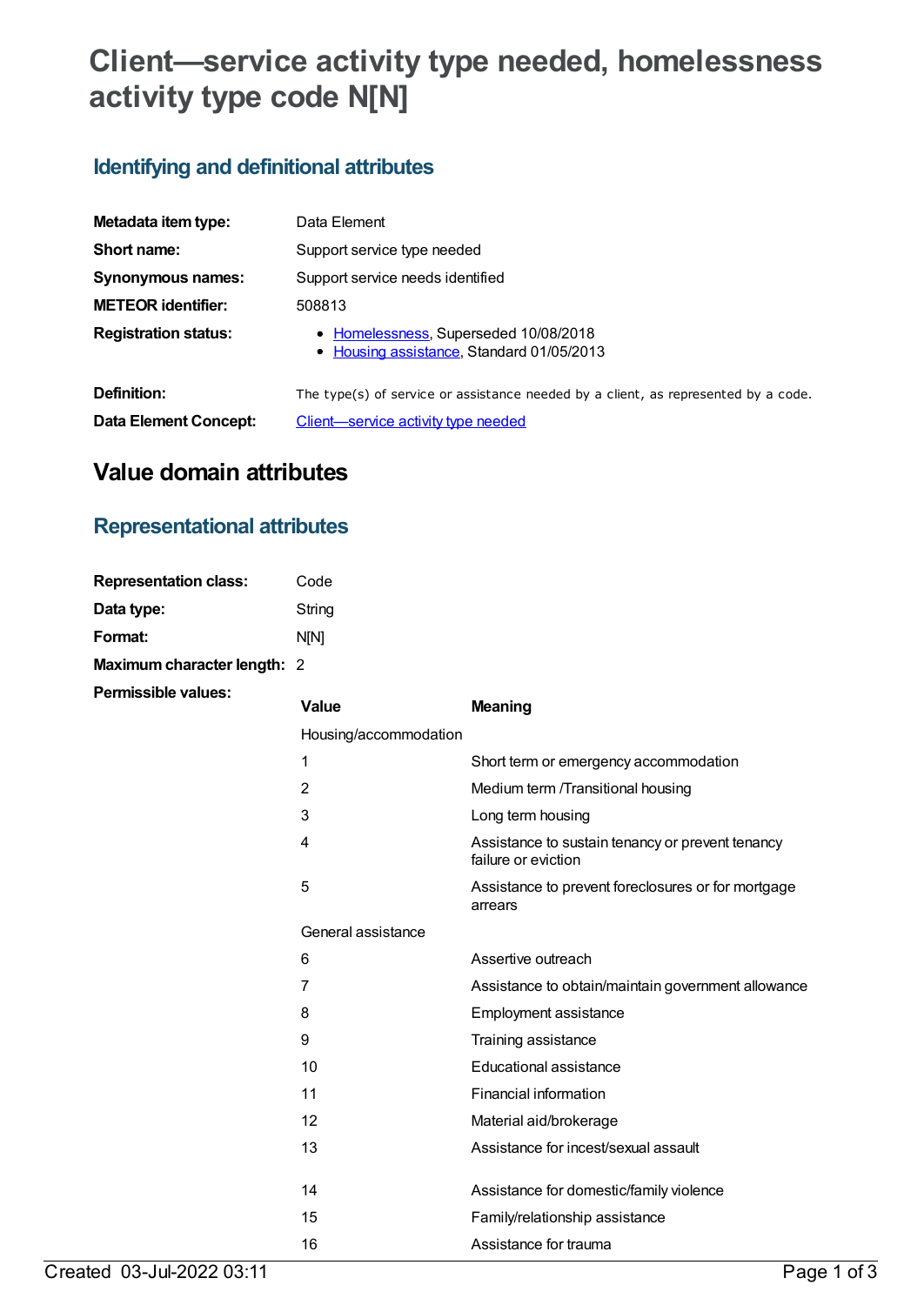| 17                   | Assistance with challenging social/behavioural<br>problems |
|----------------------|------------------------------------------------------------|
| 18                   | Living skills/personal development                         |
| 19                   | Legal information                                          |
| 20                   | Court support                                              |
| 21                   | Advice/information                                         |
| 22                   | Retrieval/storage/removal of personal belongings           |
| 23                   | Advocacy/liaison on behalf of client                       |
| 24                   | School liaison                                             |
| 25                   | Child care                                                 |
| 26                   | Structured play/skills development                         |
| 27                   | Child contact and residence arrangements                   |
| 28                   | Meals                                                      |
| 29                   | Laundry/shower facilities                                  |
| 30                   | Recreation                                                 |
| 31                   | Transport                                                  |
| 32                   | Other basic assistance                                     |
| Specialised services |                                                            |
| 33                   | Child protection services                                  |
| 34                   | Parenting skills education                                 |
| 35                   | Child specific specialist counselling services             |
| 36                   | Psychological services                                     |
| 37                   | Psychiatric services                                       |
| 38                   | Mental health services                                     |
| 39                   | Pregnancy assistance                                       |
| 40                   | Family planning support                                    |
| 41                   | Physical disability services                               |
| 42                   | Intellectual disability services                           |
| 43                   | Health/medical services                                    |
| 44                   | Professional legal services                                |
| 45                   | Financial advice and counselling                           |
| 46                   | Counselling for problem gambling                           |
| 47                   | Drug/alcohol counselling                                   |
| 48                   | Specialist counselling services                            |
| 49                   | Interpreter services                                       |
| 50                   | Assistance with immigration services                       |
| 51                   | Culturally specific services                               |
| 52                   | Assistance to connect culturally                           |
| 53                   | Other specialised service                                  |

#### **Source and reference attributes**

**Submitting organisation:** Australian Institute of Health and Welfare

## **Data element attributes**